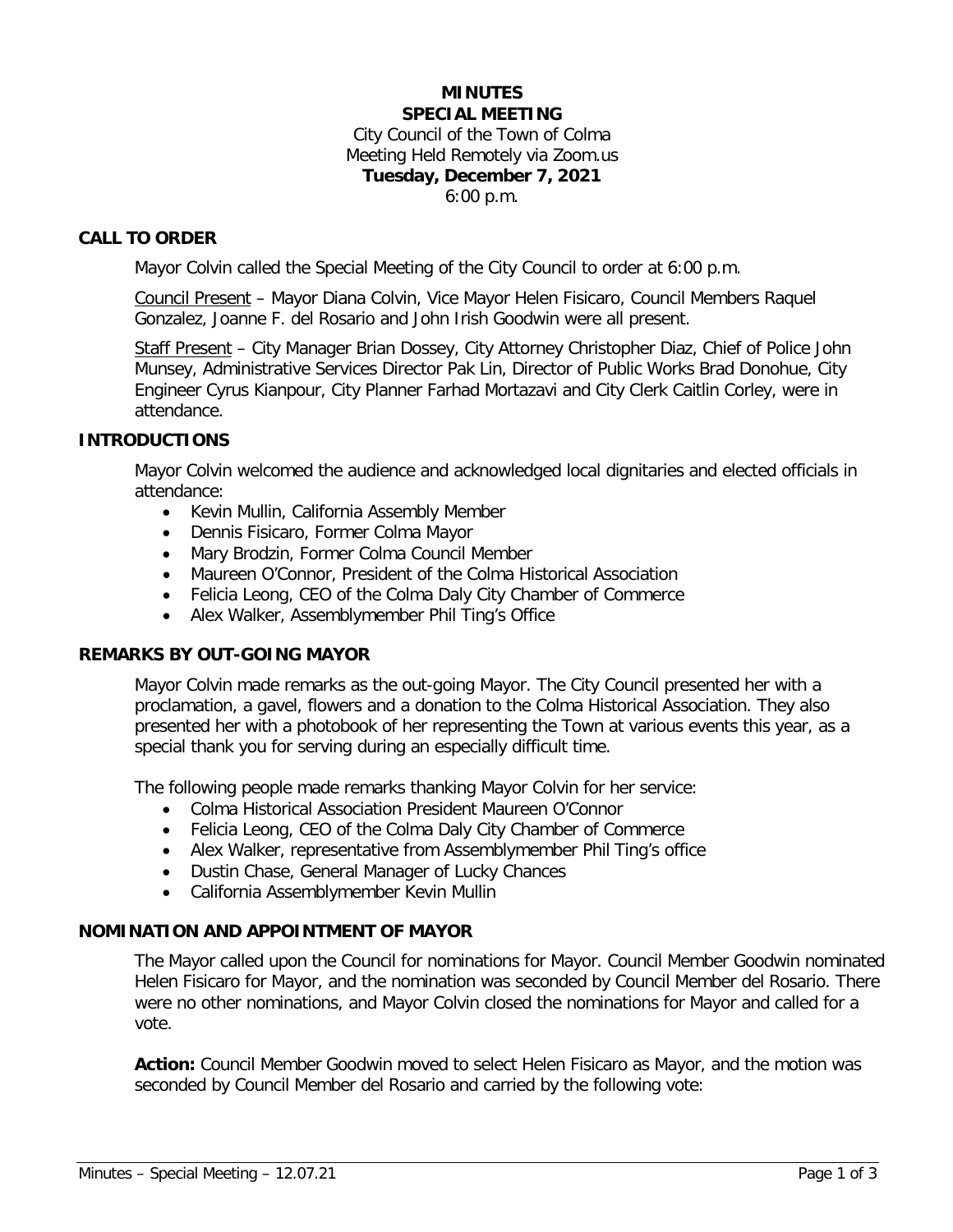| Name                  | Voting |    | Present, Not Voting |                   | Absent |
|-----------------------|--------|----|---------------------|-------------------|--------|
|                       | Aye    | No | Abstain             | Not Participating |        |
| Diana Colvin, Mayor   |        |    |                     |                   |        |
| Helen Fisicaro        |        |    |                     |                   |        |
| Raquel Gonzalez       |        |    |                     |                   |        |
| Joanne F. del Rosario |        |    |                     |                   |        |
| John Irish Goodwin    |        |    |                     |                   |        |
|                       | 5      | C  |                     |                   |        |

# **ADMINISTRATION OF THE OATH OF OFFICE TO NEW MAYOR**

Assemblymember Kevin Mullin administered the Oath of Office to the new Mayor Helen Fisicaro. Outgoing Mayor Diana Colvin announced that the Council sent flowers to Mayor Fisicaro's home to celebrate her new term as Mayor. Mayor Fisicaro introduced her guests and gave her remarks as the in-coming Mayor.

## **NOMINATION AND APPOINTMENT OF VICE MAYOR**

Mayor Fisicaro called upon the Council to make nominations for Vice Mayor. Council Member del Rosario nominated Raquel Gonzalez for Vice Mayor, and the nomination was seconded by Council Member Colvin. There were no other nominations, and Mayor Fisicaro closed the nominations for Vice Mayor and called for a vote.

**Action:** Council Member del Rosario moved to select Raquel Gonzalez as Vice Mayor, and the motion was seconded by Council Member Colvin and carried by the following vote:

| Name                  | Voting |    | Present, Not Voting |                   | Absent |
|-----------------------|--------|----|---------------------|-------------------|--------|
|                       | Aye    | No | Abstain             | Not Participating |        |
| Helen Fisicaro, Mayor |        |    |                     |                   |        |
| Raquel Gonzalez       |        |    |                     |                   |        |
| Joanne F. del Rosario |        |    |                     |                   |        |
| John Irish Goodwin    |        |    |                     |                   |        |
| Diana Colvin          |        |    |                     |                   |        |
|                       | 5      | 0  |                     |                   |        |

## **ADMINISTRATION OF THE OATH OF OFFICE TO VICE MAYOR**

Ken Gonzalez administered the Oath of Office to the new Vice Mayor Raquel Gonzalez. Vice Mayor Gonzalez introduced her guests and gave her remarks as the in-coming Vice Mayor.

## **SIGNING OF THE VALUES BASED CODE OF CONDUCT**

Mayor Fisicaro announced, "In 2009, the City Council adopted the Values Based Code of Conduct to promote and maintain the highest standards of personal and professional conduct in the Town's government. Last year, Council and staff participated in a team building exercise and worked together to revise and update the pledge. The newly updated Code of Conduct includes the longstanding values of fairness, honesty and integrity, responsibility, vision and respect, and focuses on practical ways to live up to these values while highlighting the importance of trust, communication, collaboration and compassion.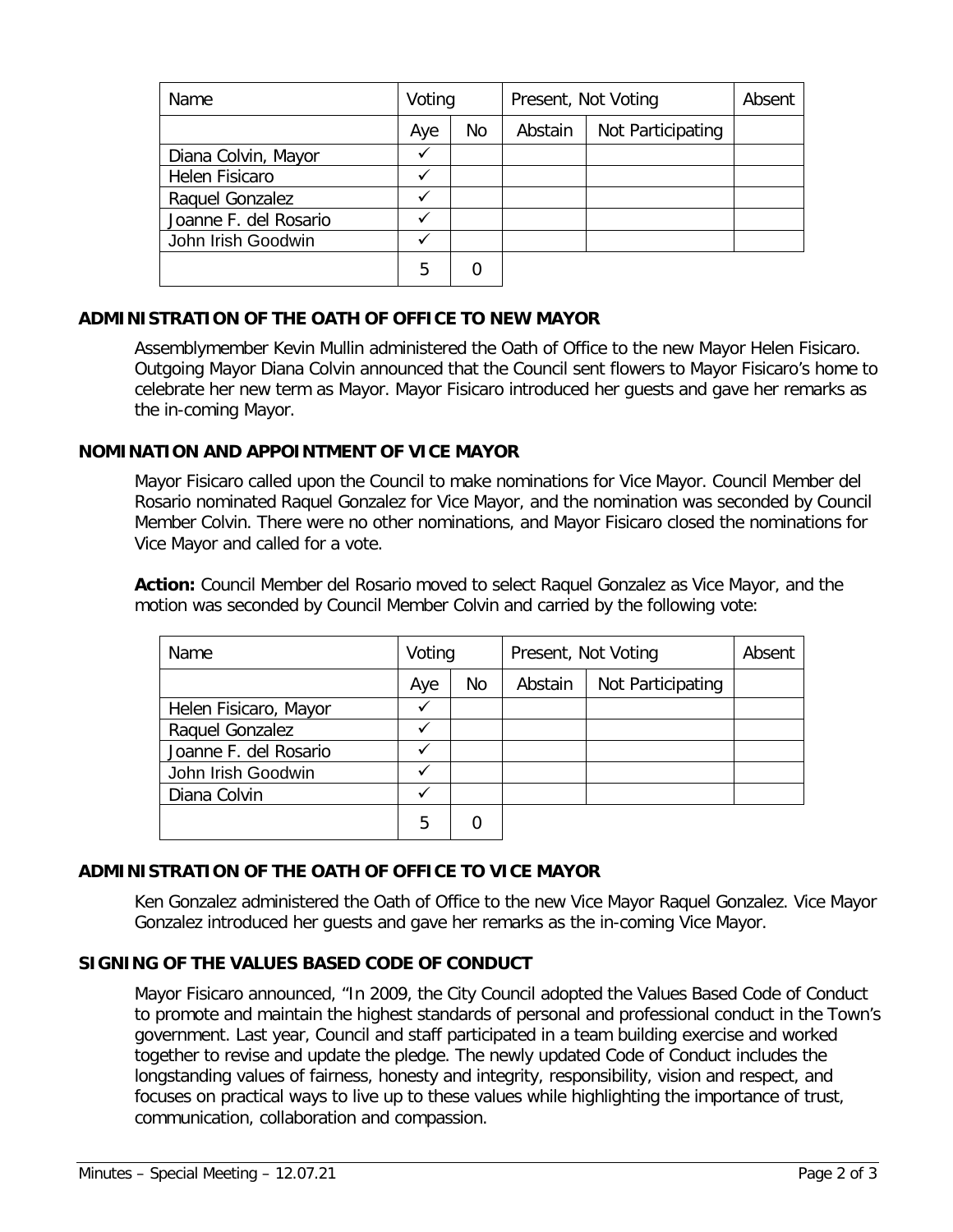Council will now sign this pledge. Town Staff will also sign it and it will be posted on our website as a reminder of our commitment to the public and to each other."

The Mayor and each member of Council signed the pledge.

# **ADJOURNMENT AND CLOSE IN MEMORY**

Mayor Fisicaro announced, "It is with great sadness that we close tonight's meeting in memory of retired Colma Police Sergeant Kevin Nishita.

Last month, Kevin was providing security as an armed guard for a media crew working on a story in Oakland. The media crew was confronted by armed suspects and Kevin was struck by gunfire.

Kevin came to the Colma Police Department in February 2012 and served in Colma until his retirement in 2018. He was a remarkable police officer and a very active member of the Colma community, both on and off duty.

Kevin was the recipient of numerous awards and commendations, including the 2018 Chief's Award, which is given annually to an employee who "embodies a high moral character and demonstrates exemplary performance in all areas of police work, sworn and non-sworn alike, and more importantly, demonstrates our core values and strives to help the community in which he or she serves. This employee gives more of him or herself than asked, and often makes sacrifices to benefit the greater good, without expectation of acknowledgment.

Kevin was a son, a husband, father, a grandfather, a co-worker, and a friend. He will be dearly missed."

Mayor Fisicaro adjourned the Special Meeting at 6:54 p.m. and thanked everyone for attending.

Respectfully submitted,

Caitlin Corley City Clerk